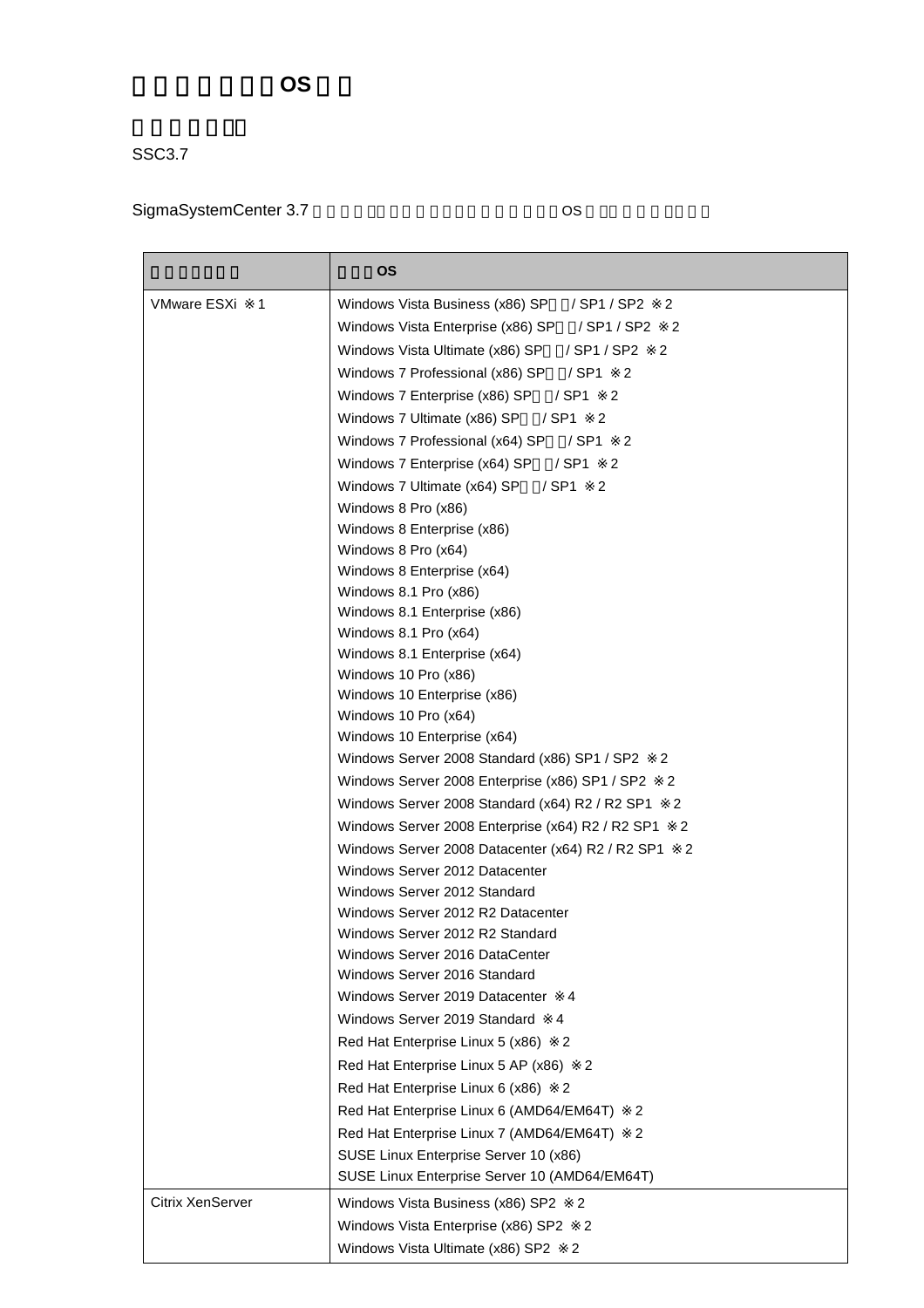|                                        | OS                                                             |
|----------------------------------------|----------------------------------------------------------------|
|                                        | Windows 7 Professional (x86) SP<br>2                           |
|                                        | $\overline{c}$<br>Windows 7 Enterprise (x86) SP                |
|                                        | Windows 7 Ultimate (x86) SP<br>2                               |
|                                        | Windows Server 2008 Standard (x86) SP2<br>$\overline{2}$       |
|                                        | Windows Server 2008 Enterprise (x86) SP2<br>2                  |
|                                        | Windows Server 2008 Standard (x64) R2<br>2                     |
|                                        | Windows Server 2008 Enterprise (x64) R2<br>2                   |
|                                        | Windows Server 2008 Datacenter (x64) R2<br>$\overline{2}$      |
|                                        | Red Hat Enterprise Linux 5 (x86)<br>-2                         |
|                                        | Red Hat Enterprise Linux 5 AP (x86)<br>2                       |
|                                        |                                                                |
| Windows Server 2008 R2<br>Hyper-V<br>3 | Windows 7 Professional (x86) SP<br>2<br>/ SP1                  |
| Windows Server 2012                    | Windows 7 Enterprise (x86) SP<br>$/$ SP1<br>2                  |
| Hyper-V<br>3                           | Windows 7 Ultimate (x86) SP<br>$/$ SP1<br>2                    |
| Windows Server 2012 R2                 | Windows 7 Professional (x64) SP<br>$/$ SP1<br>2                |
| Hyper-V<br>3                           | Windows 7 Enterprise (x64) SP<br>$/$ SP1<br>$\overline{2}$     |
| Windows Server 2016                    | Windows 7 Ultimate (x64) SP<br>$/$ SP1<br>2                    |
| Hyper-V<br>3                           | Windows 8 Pro (x86)                                            |
|                                        | Windows 8 Enterprise (x86)                                     |
|                                        | Windows 8 Pro (x64)                                            |
|                                        | Windows 8 Enterprise (x64)                                     |
|                                        | Windows 8.1 Pro (x86)                                          |
|                                        | Windows 8.1 Enterprise (x86)                                   |
|                                        | Windows 8.1 Pro (x64)                                          |
|                                        | Windows 8.1 Enterprise (x64)<br>Windows 10 Pro (x86)           |
|                                        | Windows 10 Enterprise (x86)                                    |
|                                        | Windows 10 Pro (x64)                                           |
|                                        | Windows 10 Enterprise (x64)                                    |
|                                        | Windows Server 2008 Standard (x64) R2 / R2 SP1<br>2            |
|                                        | Windows Server 2008 Enterprise (x64) R2 / R2 SP1<br>2          |
|                                        | Windows Server 2008 Datacenter (x64) R2 / R2 SP1<br>2          |
|                                        | Windows Server 2008 Standard (x86, x64) SP1 / SP2<br>2         |
|                                        |                                                                |
|                                        | Windows Server 2008 Enterprise (x86, x64) SP1 / SP2<br>2       |
|                                        | Windows Server 2012 Datacenter<br>Windows Server 2012 Standard |
|                                        | Windows Server 2012 R2 Datacenter                              |
|                                        | Windows Server 2012 R2 Standard                                |
|                                        | Windows Server 2016 DataCenter                                 |
|                                        | Windows Server 2016 Standard                                   |
|                                        | Windows Server 2019 Datacenter<br>4                            |
|                                        | Windows Server 2019 Standard<br>4                              |
| Red Hat Enterprise Linux               | Red Hat Enterprise Linux 6 (x86)<br>2                          |
| <b>KVM</b>                             | Red Hat Enterprise Linux 6 (AMD64/EM64T)<br>2                  |
|                                        | Red Hat Enterprise Linux 7 (AMD64/EM64T)<br>2                  |
| 1<br><b>OS</b>                         | VMware<br><b>OS</b>                                            |
|                                        | <b>VMware</b>                                                  |
| <b>Differential Clone</b><br>2         | ОS<br><b>OS</b>                                                |
| <b>OS</b><br>3                         | <b>CPU</b>                                                     |
|                                        | http://technet.microsoft.com/ja-jp/library/cc794868            |

<http://technet.microsoft.com/ja-jp/library/cc794868> <http://technet.microsoft.com/ja-jp/library/hh831531>